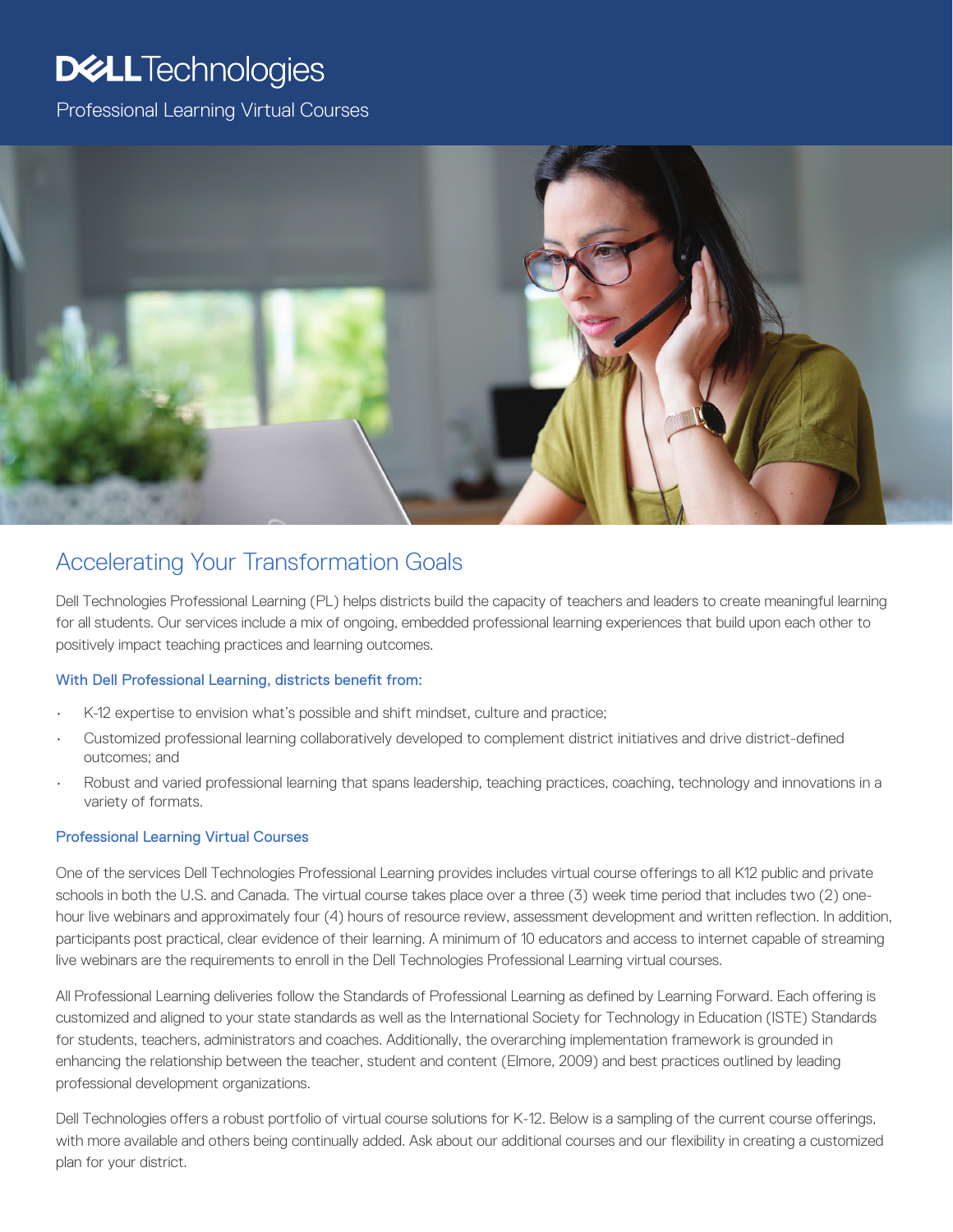## Education Leadership

| Leading a Culture of<br>Change in your School                          | Explore the essential needs of Leadership and Culture. This course is designed for school, district,<br>and teacher leaders who wish to implement a change effort in their school or schools. Leaders is a<br>broad category, and can include coaches, teachers, technology specialists, aspiring leaders, or other<br>interested in supporting school change. This course will focus on technology initiatives and other<br>ideas that incorporate change.                                                                                                                                                                                       |
|------------------------------------------------------------------------|---------------------------------------------------------------------------------------------------------------------------------------------------------------------------------------------------------------------------------------------------------------------------------------------------------------------------------------------------------------------------------------------------------------------------------------------------------------------------------------------------------------------------------------------------------------------------------------------------------------------------------------------------|
| Social Media<br>1: Professional<br>Development through<br>Social Media | Build comfort and confidence using social media for professional purposes. Explore and discover a<br>range of social media tools and platforms to build a stronger, larger professional network. Optimize<br>a network to support professional growth and develop new instructional ideas. Participants are<br>introduced to tools for professional and instructional purposes and encouraged to choose and<br>explore a few specific ones more deeply. Learn about tools such as Twitter and Google. Reap the<br>benefits of blogging and commenting. Excellent course for people new to social media or those<br>who use social media for work. |

### Cu[rriculum and Instruction](https://bit.ly/2H8eGez)

| <b>Authentic Student</b><br>Learning & Gamification                          | Explore the many elements of game mechanics that can also be used for classroom instruction.<br>Examine the purpose and use of Gamification and Game-Based Learning. Uncover how<br>Gamification and Game-Based Learning provide rich, unique experiences for student learning. The<br>course itself models the Gamification style so participants will gain deep Gamification experience as<br>well as experience in games that reflect the Game-Based Learning approach.                                                                                                                                                                                                      |
|------------------------------------------------------------------------------|---------------------------------------------------------------------------------------------------------------------------------------------------------------------------------------------------------------------------------------------------------------------------------------------------------------------------------------------------------------------------------------------------------------------------------------------------------------------------------------------------------------------------------------------------------------------------------------------------------------------------------------------------------------------------------|
| <b>Design Thinking Made</b><br>Practical                                     | Design Thinking is a practical methodology that provides innovative approaches to critical thinking<br>and in-depth inquiry using STEM, STEAM, Inquiry-Based Learning, Project-Based Learning, and<br>other structures. The program emphasizes standards-based authenticity and using the student's<br>voice. Design Thinking is a highly optimistic mindset that brings a human element of support<br>to students, teachers, and administrators in the variety of challenges that face them. Gain an<br>understanding of Design Thinking and the Design Process used to create and evolve ideas. Craft<br>learning experiences based on design thinking.                       |
| Digital Citizenship:<br><b>Practical Implementation</b>                      | In a digitally connected world, students need guidance to navigate the world safely and<br>professionally. Learn the ISTE indicators for Digital Citizenship to build a knowledge foundation.<br>Present practical applications for students. Guide students in developing plans to navigate high<br>speed communication, job opportunities, social media, personal security and more.                                                                                                                                                                                                                                                                                          |
| Inquiry and Questioning:<br>Igniting Student<br>Curiosity with<br>Technology | Students who ask questions engage in learning to find answers. It is the simplest and most<br>effective way of learning. Learn the importance of asking questions. Explore how to nurture a<br>culture of curiosity in the classroom by helping students formulate great questions in their learning.<br>Integrate technology to ignite and sustain critical thinking. Leave with a toolbox and lesson plans<br>focused on inquiry and technology integration.                                                                                                                                                                                                                  |
| OER to Support<br>Competency-Based<br>Education (CBE)                        | Open Educational Resources (OER) are free, high quality, openly licensed educational tools that can<br>be retained, reused, revised, remixed, and redistributed. Participants will learn about, explore, and<br>implement OERs to support competency-based education (CBE). Competency-Based Education<br>helps educators transition to a structure that personalizes education for students by creating<br>flexibility and allowing students to progress through content by demonstrating mastery, rather than<br>relying on seat time. CBE incorporates elements of flexible time, place, and pace while enhancing<br>student agency through choice, voice, and authenticity. |

**DELL**Technologies